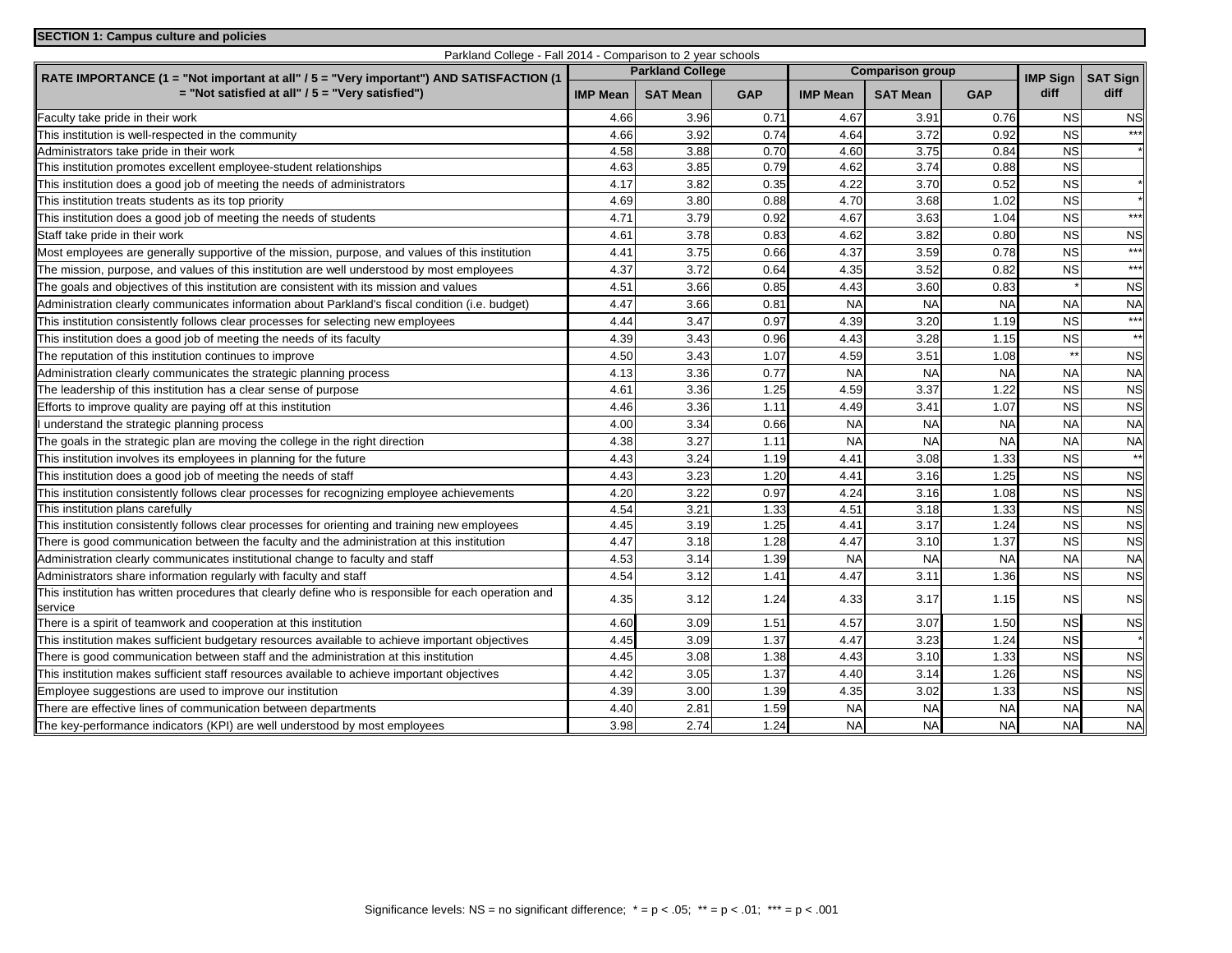**Section 2: Institutional Goals**

| $\vert$ RATE: IMPORTANCE (1 = "Not important at all / 5 = "Very important")                         | <b>Parkland</b><br>College<br>Mean | Comparison<br>group<br>Mean | Sign diff |
|-----------------------------------------------------------------------------------------------------|------------------------------------|-----------------------------|-----------|
| B) Retain more of its current students to graduation                                                | 4.64                               | 4.67                        | <b>NS</b> |
| A) Increase the enrollment of new students                                                          | 4.54                               | 4.28                        | $***$     |
| II) Improve employee morale                                                                         | 4.53                               | 4.56                        | <b>NS</b> |
| G) Improve the quality of existing academic programs                                                | 4.47                               | 4.53                        | <b>NS</b> |
| C) Improve the academic ability of entering student classes                                         | 4.28                               | 4.40                        | $***$     |
| <b>F</b> ) Develop new academic programs                                                            | 3.66                               | 3.96                        | $* * *$   |
| $\mathbb E$ ) Increase the diversity of racial and ethnic groups represented among the student body | 3.64                               | 3.58                        | <b>NS</b> |
| H) Improve the appearance of campus buildings and grounds                                           | 3.48                               | 3.85                        | $***$     |
| D) Recruit students from new geographic markets                                                     | 3.43                               | 3.58                        |           |

| <b>TOTAL "VOTES" FOR EACH GOAL</b>                                                       | <b>Parkland</b><br>College<br><b>TOTAL</b> | <b>Parkland</b><br>College<br><b>PERCENT</b> | Comparison<br>group<br><b>TOTAL</b> | <b>Comparison</b><br>group<br><b>PERCENT</b> |
|------------------------------------------------------------------------------------------|--------------------------------------------|----------------------------------------------|-------------------------------------|----------------------------------------------|
| A) Increase the enrollment of new students                                               | 270                                        | 25.6%                                        | 5,599                               | 16.6%                                        |
| B) Retain more of its current students to graduation                                     | 281                                        | 26.6%                                        | 8.534                               | 25.3%                                        |
| C) Improve the academic ability of entering student classes                              | 97                                         | 9.2%                                         | 3,732                               | 11.1%                                        |
| D) Recruit students from new geographic markets                                          | 28                                         | 2.7%                                         | 582                                 | 1.7%                                         |
| E) Increase the diversity of racial and ethnic groups represented among the student body | 23                                         | 2.2%                                         | 628                                 | 1.9%                                         |
| <b>F</b> ) Develop new academic programs                                                 | 44                                         | 4.2%                                         | 2,758                               | 8.2%                                         |
| IG) Improve the quality of existing academic programs                                    | 163                                        | 15.5%                                        | 5,715                               | 17.0%                                        |
| H) Improve the appearance of campus buildings and grounds                                |                                            | 0.4%                                         | 1,052                               | 3.1%                                         |
| II) Improve employee morale                                                              | 145                                        | 13.7%                                        | 5,114                               | 15.2%                                        |
| All responses                                                                            | 1055                                       | 100.0%                                       | 33,714                              | 100.0%                                       |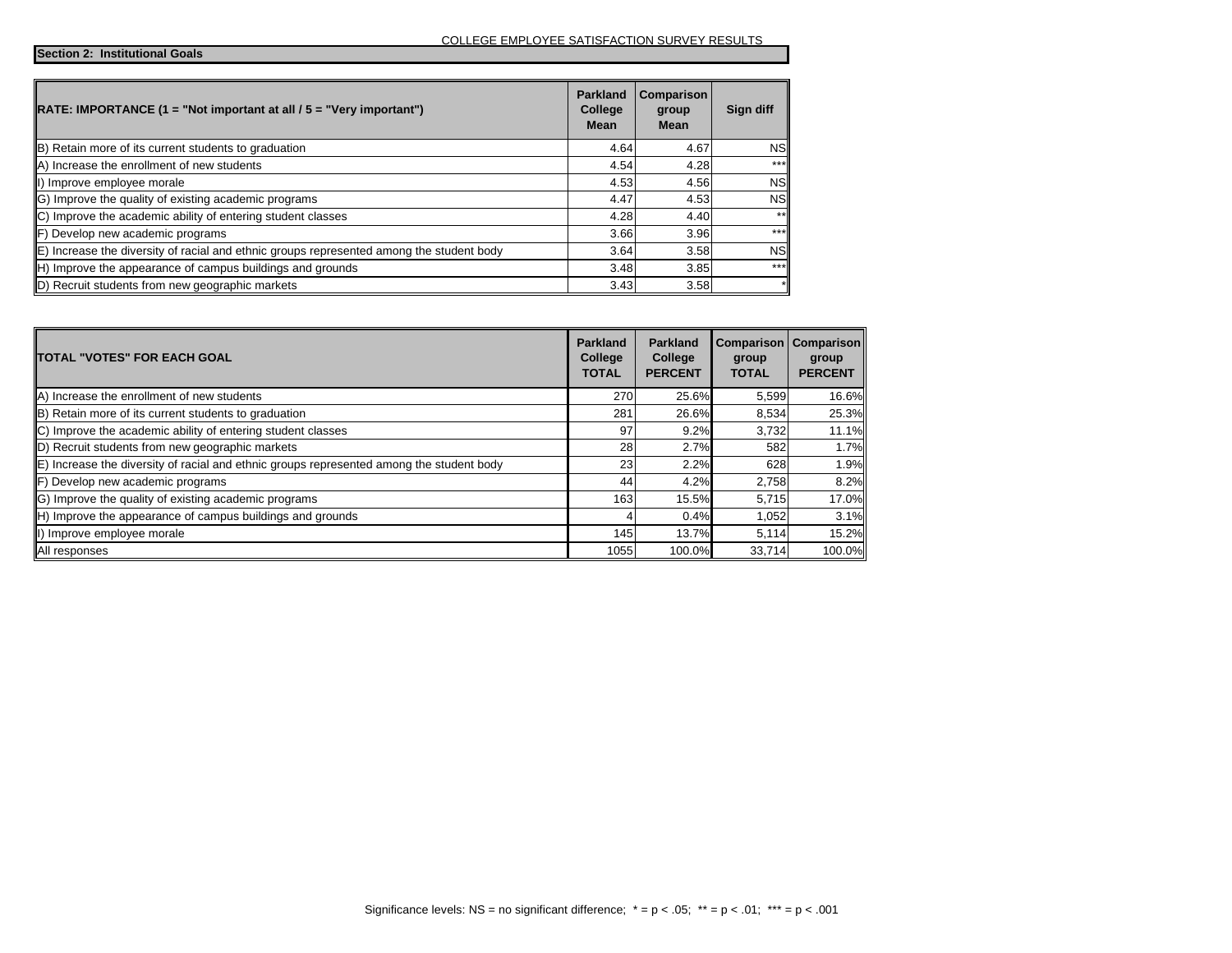**Section 3: Involvement in planning and decision-making**

| <b>RATE: INVOLVEMENT (1 = "Not enough involvement" / 3 = "Just the right involvement" / 5 =</b><br>"Too much involvement") | <b>Parkland</b><br>College<br><b>Mean</b> | Comparison<br>group<br><b>Mean</b> | Sign diff |
|----------------------------------------------------------------------------------------------------------------------------|-------------------------------------------|------------------------------------|-----------|
| How involved are: Faculty                                                                                                  | 2.99                                      | 2.59                               | $***$     |
| How involved are: Staff                                                                                                    | 2.31                                      | 2.33                               | <b>NS</b> |
| How involved are: Deans or directors of administrative units                                                               | 3.48                                      | 3.34                               | $**$      |
| <b>IHow involved are: Deans or chairs of academic units</b>                                                                | 3.35                                      | 3.28                               | <b>NS</b> |
| How involved are: Senior administrators (VP, Provost level or above)                                                       | 3.78                                      | 3.72                               | <b>NS</b> |
| How involved are: Students                                                                                                 | 2.28                                      | 2.32                               | <b>NS</b> |
| <b>How involved are: Trustees</b>                                                                                          | 3.41                                      | 3.24                               | $***$     |
| How involved are: Alumni                                                                                                   | 2.44                                      | 2.52                               | <b>NS</b> |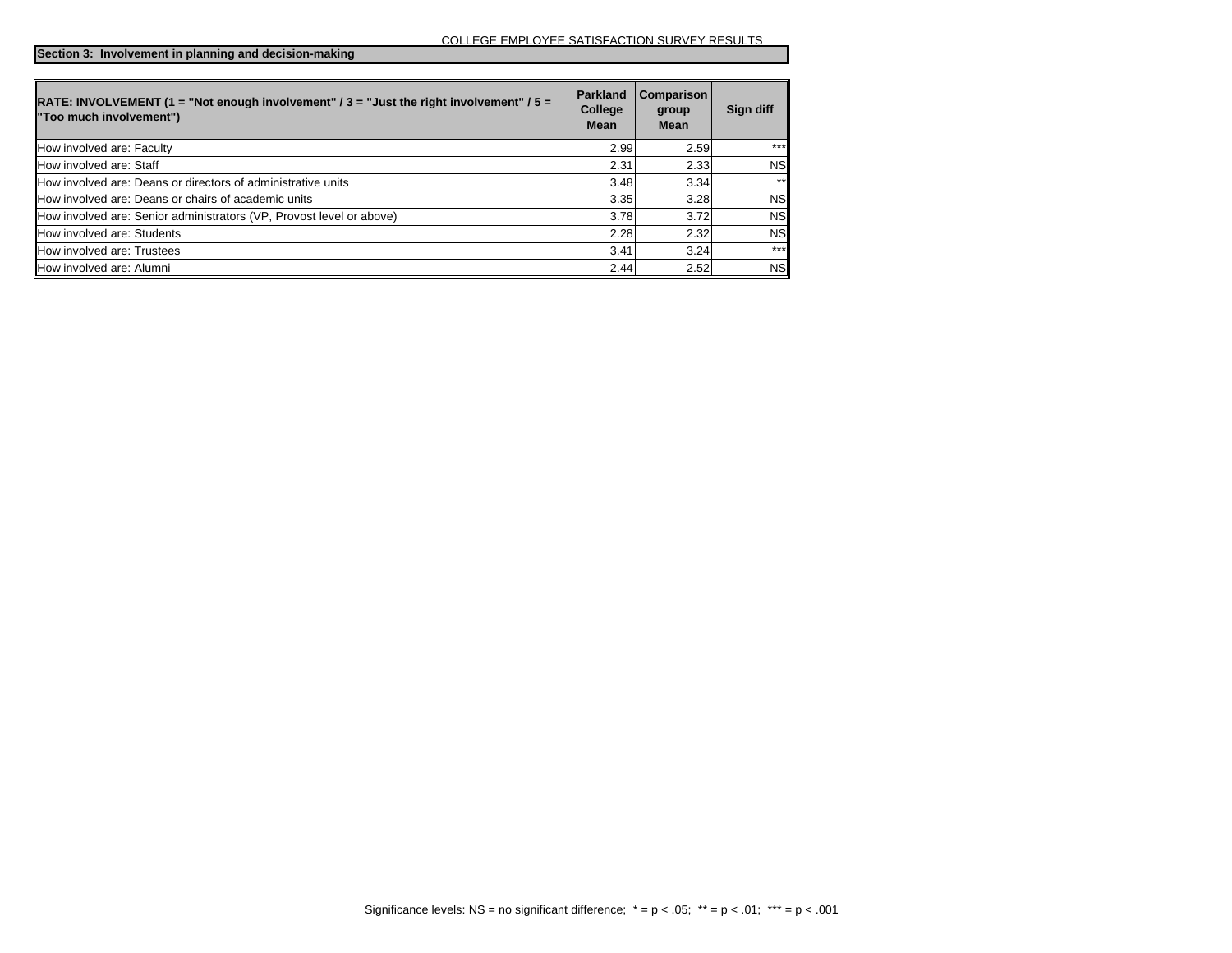**Section 4: Work environment**

| <b>Parkland College</b><br>RATE IMPORTANCE (1 = "Not important at all" / 5 = "Very important") AND SATISFACTION (1 |                 |                 |            | <b>Comparison group</b> |                 | <b>IMP Sign</b> | <b>SAT Sign</b> |           |
|--------------------------------------------------------------------------------------------------------------------|-----------------|-----------------|------------|-------------------------|-----------------|-----------------|-----------------|-----------|
| $=$ "Not satisfied at all" / 5 = "Very satisfied")                                                                 | <b>IMP Mean</b> | <b>SAT Mean</b> | <b>GAP</b> | <b>IMP Mean</b>         | <b>SAT Mean</b> | <b>GAP</b>      | <b>Diff</b>     | diff      |
| It is easy for me to get information at this institution                                                           | 4.56            | 3.27            | 1.29       | 4.47                    | 3.32            | 1.15            | $**$            | <b>NS</b> |
| learn about important campus events in a timely manner                                                             | 4.16            | 3.46            | 0.69       | 4.20                    | 3.56            | 0.63            | <b>NS</b>       | <b>NS</b> |
| am empowered to resolve problems quickly                                                                           | 4.41            | 3.33            | 1.08       | 4.40                    | 3.41            | 0.99            | <b>NS</b>       | <b>NS</b> |
| am comfortable answering student questions about institutional policies and procedures                             | 4.15            | 3.48            | 0.67       | 4.22                    | 3.54            | 0.68            | <b>NS</b>       | <b>NS</b> |
| have the information I need to do my job well                                                                      | 4.67            | 3.69            | 0.98       | 4.60                    | 3.66            | 0.94            |                 | <b>NS</b> |
| My job responsibilities are communicated clearly to me                                                             | 4.60            | 3.76            | 0.84       | 4.57                    | 3.73            | 0.84            | <b>NS</b>       | <b>NS</b> |
| My supervisor pays attention to what I have to say                                                                 | 4.60            | 3.79            | 0.82       | 4.58                    | 3.89            | 0.69            | <b>NS</b>       | <b>NS</b> |
| My supervisor helps me improve my job performance                                                                  | 4.38            | 3.56            | 0.83       | 4.43                    | 3.75            | 0.68            | <b>NS</b>       | $**$      |
| My department or work unit has written, up-to-date objectives                                                      | 4.19            | 3.41            | 0.77       | 4.23                    | 3.61            | 0.62            | <b>NS</b>       | $**$      |
| My department meets as a team to plan and coordinate work                                                          | 4.30            | 3.45            | 0.85       | 4.31                    | 3.67            | 0.64            | <b>NS</b>       | $***$     |
| My department has the budget needed to do its job well                                                             | 4.54            | 2.80            | 1.74       | 4.49                    | 3.13            | 1.35            | <b>NS</b>       | $***$     |
| My department has the staff needed to do its job well                                                              | 4.62            | 2.82            | 1.80       | 4.54                    | 3.11            | 1.42            |                 | $***$     |
| am paid fairly for the work I do                                                                                   | 4.55            | 3.59            | 0.96       | 4.55                    | 3.14            | 1.40            | <b>NS</b>       | $***$     |
| The employee benefits available to me are valuable                                                                 | 4.61            | 3.94            | 0.67       | 4.57                    | 3.81            | 0.76            | <b>NS</b>       | $\star$   |
| have adequate opportunities for advancement                                                                        | 4.14            | 3.18            | 0.97       | 4.21                    | 3.06            | 1.15            | <b>NS</b>       | <b>NS</b> |
| have adequate opportunities for training to improve my skills                                                      | 4.34            | 3.49            | 0.85       | 4.38                    | 3.42            | 0.96            | <b>NS</b>       | <b>NS</b> |
| have adequate opportunities for professional development                                                           | 4.35            | 3.50            | 0.85       | 4.35                    | 3.44            | 0.90            | <b>NS</b>       | <b>NS</b> |
| The type of work I do on most days is personally rewarding                                                         | 4.56            | 4.01            | 0.55       | 4.55                    | 4.11            | 0.44            | <b>NS</b>       | <b>NS</b> |
| The work I do is appreciated by my supervisor                                                                      | 4.40            | 3.83            | 0.57       | 4.44                    | 3.89            | 0.55            | <b>NS</b>       | <b>NS</b> |
| The work I do is valuable to the institution                                                                       | 4.54            | 3.92            | 0.62       | 4.55                    | 3.99            | 0.56            | <b>NS</b>       | <b>NS</b> |
| I am proud to work at this institution                                                                             | 4.56            | 4.14            | 0.42       | 4.56                    | 4.13            | 0.43            | <b>NS</b>       | <b>NS</b> |